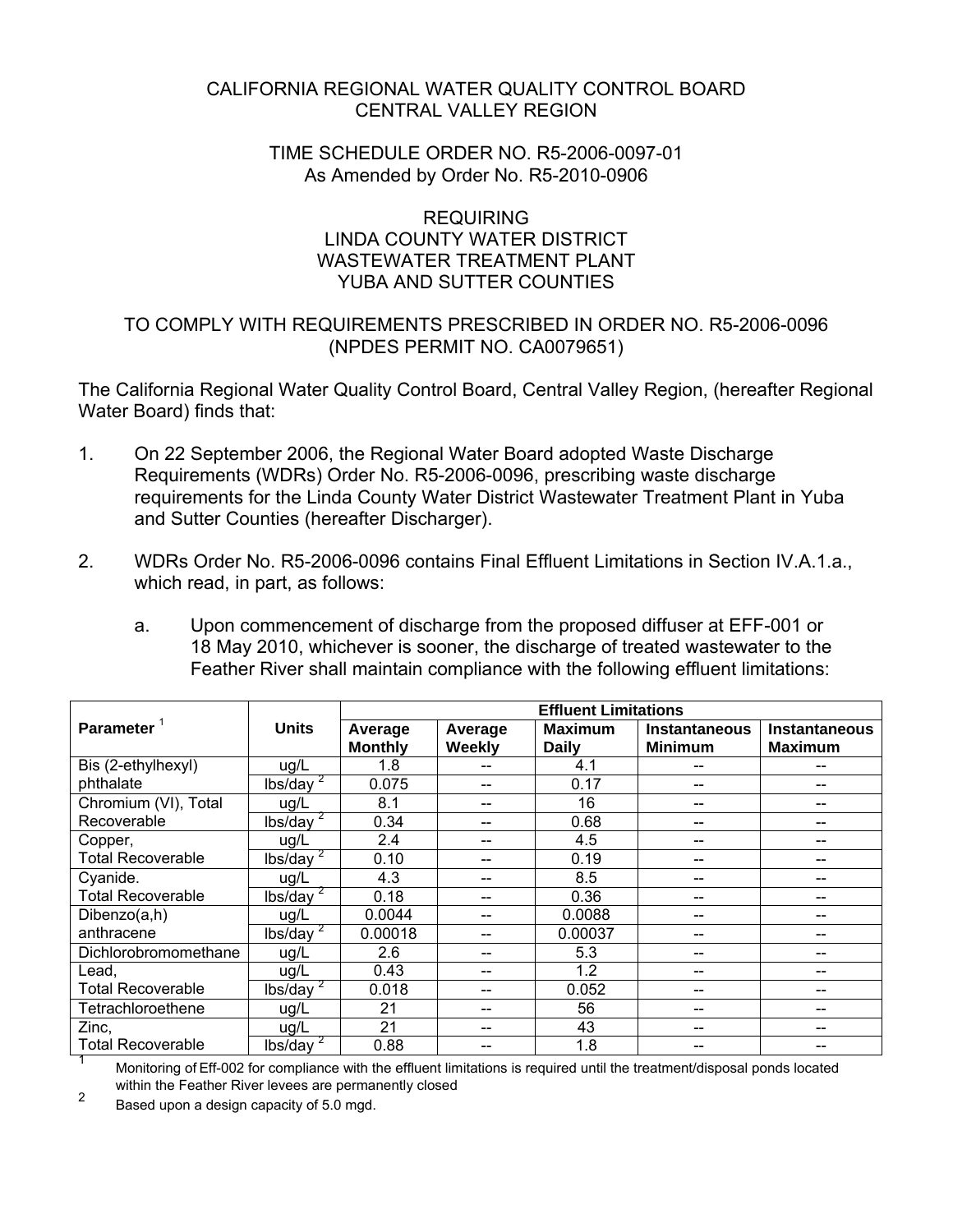- 3. WDRs Order No. R5-2006-0096 contains Interim Effluent Limitations Discharge Point EFF-002, Section IV.A.2.a, which reads, in part, as follows:
	- *"2. Interim Effluent Limitations Discharge Point EFF-002* 
		- *a. During the period beginning upon the effective date of this Order and ending upon commencement of discharge from the proposed diffuser at EFF-001 or 18 May 2010, whichever is sooner, the discharge of treated wastewater shall maintain compliance with the following priority pollutant limitations at EFF-002…"*

|                                                      |              | <b>Effluent Limitations</b> |                          |                                |                                        |                                        |
|------------------------------------------------------|--------------|-----------------------------|--------------------------|--------------------------------|----------------------------------------|----------------------------------------|
| <b>Parameter</b>                                     | <b>Units</b> | Average<br><b>Monthly</b>   | Average<br><b>Weekly</b> | <b>Maximum</b><br><b>Daily</b> | <b>Instantaneous</b><br><b>Minimum</b> | <b>Instantaneous</b><br><b>Maximum</b> |
| Bis (2-ethylhexyl)                                   | ug/L         | 84                          | --                       | 190                            |                                        |                                        |
| phthalate                                            | lbs/day      | 1.3                         | --                       | 2.9                            | --                                     |                                        |
| Chromium (VI), Total                                 | ug/L         | 60                          | --                       | 120                            | --                                     |                                        |
| Recoverable                                          | lbs/day      | 0.91                        | --                       | 1.8                            | --                                     |                                        |
| Copper,                                              | ug/L         | 44                          | --                       | 84                             | --                                     |                                        |
| <b>Total Recoverable</b>                             | lbs/day      | 0.67                        | --                       | 1.3                            | --                                     |                                        |
| Cyanide.                                             | ug/L         | 97                          | --                       | 200                            | --                                     |                                        |
| <b>Total Recoverable</b>                             | lbs/day      | 1.5                         | --                       | 2.9                            |                                        |                                        |
| Dibenzo(a,h)                                         | ug/L         | 0.37                        | --                       | 0.73                           | --                                     |                                        |
| anthracene                                           | lbs/day      | 0.0055                      | --                       | 0.011                          | --                                     |                                        |
| Dichlorobromomethane                                 | ug/L         | 2.6                         | --                       | 5.3                            |                                        |                                        |
| Lead,                                                | ug/L         | 6.8                         |                          | 20                             |                                        |                                        |
| <b>Total Recoverable</b>                             | lbs/day      | 0.10                        | --                       | 0.30                           | --                                     |                                        |
| Tetrachloroethene                                    | ug/L         | 21                          | --                       | 56                             | --                                     |                                        |
| Zinc,                                                | ug/L         | 240                         | --                       | 490                            |                                        |                                        |
| <b>Total Recoverable</b>                             | lbs/day      | 3.6                         | --                       | 7.4                            | --                                     |                                        |
| . Based upon a design treatment capacity of 1.8 mgd. |              |                             |                          |                                |                                        |                                        |

- 4. WDRs Order No. R5-2006-0096 contains Interim Effluent Limitations Discharge Point EFF-002, Section IV.A.2 which reads, in part, as follows:
	- *"2. Interim Effluent Limitations Discharge Point EFF-002* 
		- *b. During the period beginning upon the effective date of this Order and ending upon commencement of discharge from the proposed diffuser at EFF-001 or 21 September 2011, whichever is sooner, the discharge of treated wastewater shall maintain compliance with the following limitations at EFF-002, with compliance measured at Monitoring Location EFF-002 as described in the attached Monitoring and Reporting Program (Attachment E). These interim effluent limitations shall apply in lieu of the corresponding final effluent limitations specified for the same parameters during the time period indicated in this provision.*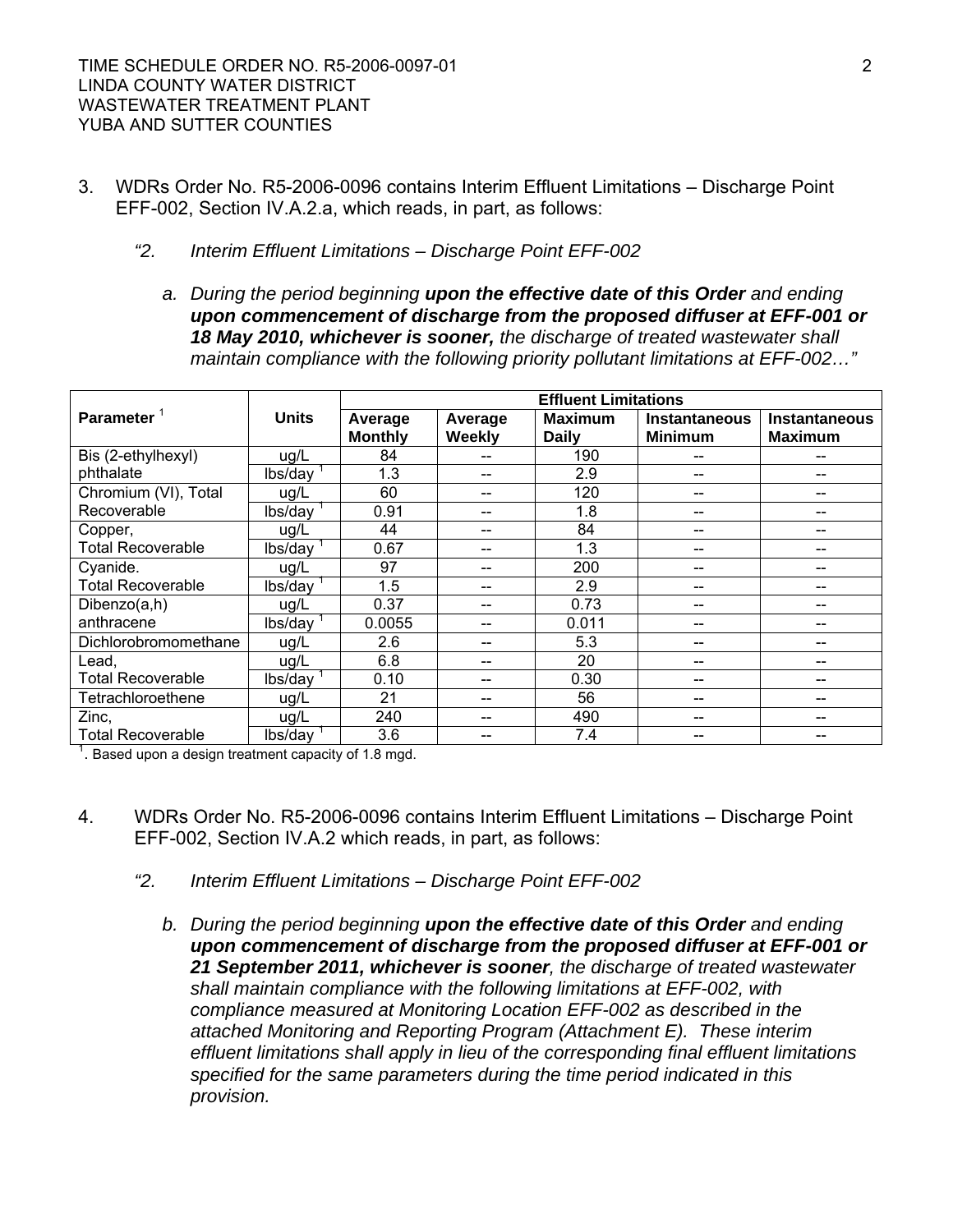#### TIME SCHEDULE ORDER NO. R5-2006-0097-01 3 3 LINDA COUNTY WATER DISTRICT WASTEWATER TREATMENT PLANT YUBA AND SUTTER COUNTIES

| <b>Parameter</b>                | <b>Units</b> |                           | <b>Effluent Limitations</b> |                                |                                               |                                 |
|---------------------------------|--------------|---------------------------|-----------------------------|--------------------------------|-----------------------------------------------|---------------------------------|
|                                 |              | Average<br><b>Monthly</b> | Average<br><b>Weekly</b>    | <b>Maximum</b><br><b>Daily</b> | <i><b>Instantaneous</b></i><br><b>Minimum</b> | Instantaneous<br><b>Maximum</b> |
| Aluminum                        | $\mu$ g/L    | 74                        | --                          | 140                            |                                               | $- -$                           |
| Diazinon                        | $\mu$ g/L    | 0.040                     | --                          | 0.080                          | $- -$                                         | $- -$                           |
|                                 | lbs/day      | 0.00060                   | --                          | 0.0012                         | --                                            | $- -$                           |
| Iron, Total Recoverable         | µg/L         | 300                       | --                          | $- -$                          | $-$                                           | $- -$                           |
| Manganese, Total<br>Recoverable | $\mu g/L$    | 50                        | --                          | --                             |                                               |                                 |
| Methoxychlor                    | $\mu$ g/L    | $- -$                     | $- -$                       | $- -$                          | $- -$                                         | 0.03                            |
| Organochlorine Pesticides       | $\mu$ g/L    | --                        | --                          | --                             |                                               | <b>ND</b>                       |

1. The non-detectable (ND) limitation applies to each individual pesticide. No individual pesticide may be present in the discharge at detectable concentrations. The Discharger shall use USEPA standard analytical techniques with detection limits equal to or less than the lowest minimum level published in Appendix 4 of the *Policy for Implementation of Toxics*  Standards for Inland Surface Waters, Enclosed Bays, and Estuaries of California (known as the State Implementation Plan or SIP).

- *iv. Total Ammonia: Effluent total ammonia (as N) shall not exceed the following from 1 April through 31 October:* 
	- *a) 1.22 mg/L as a monthly average;*
	- *b) 18.3 lbs/day as a monthly average;*
	- *c) 5.62 mg/L as a one-hour average; and*
	- *d) 84.4 lbs/day as a one-hour average.*

*Total Ammonia: Effluent total ammonia (as N) shall not exceed the following from 1 November through 31 March:* 

- *e) 1.80 mg/L as a monthly average;*
- *f) 27.0 lbs/day as a monthly average;*
- *g) 5.62 mg/L as a one-hour average; and*
- *h) 84.4 lbs/day as a one-hour average.*
- 5. The effluent limitations specified in Order No. R5-2006-0096 for aluminum, ammonia, and methoxychlor are based on the Basin Plan narrative toxicity objective; the effluent limitations for iron and manganese are based on the Basin Plan chemical constituents objective; the effluent limitations for organochlorine pesticides are based on the Basin Plan pesticides objectives; and the effluent limitations for diazinon are based on the sitespecific Basin Plan objective and waste load allocation for diazinon in the lower Feather River. With the exception of the site-specific objective and waste load allocation for diazinon, these limitations are based on existing Basin Plan water quality objectives that were adopted prior to 25 September 1995. The Basin Plan deadline for compliance with the waste load allocation for diazinon is 30 June 2008. Effluent limitations for these pollutants are new limitations that were not prescribed in previous Order No. 5-00-165, adopted by the Regional Water Board on 16 June 2000.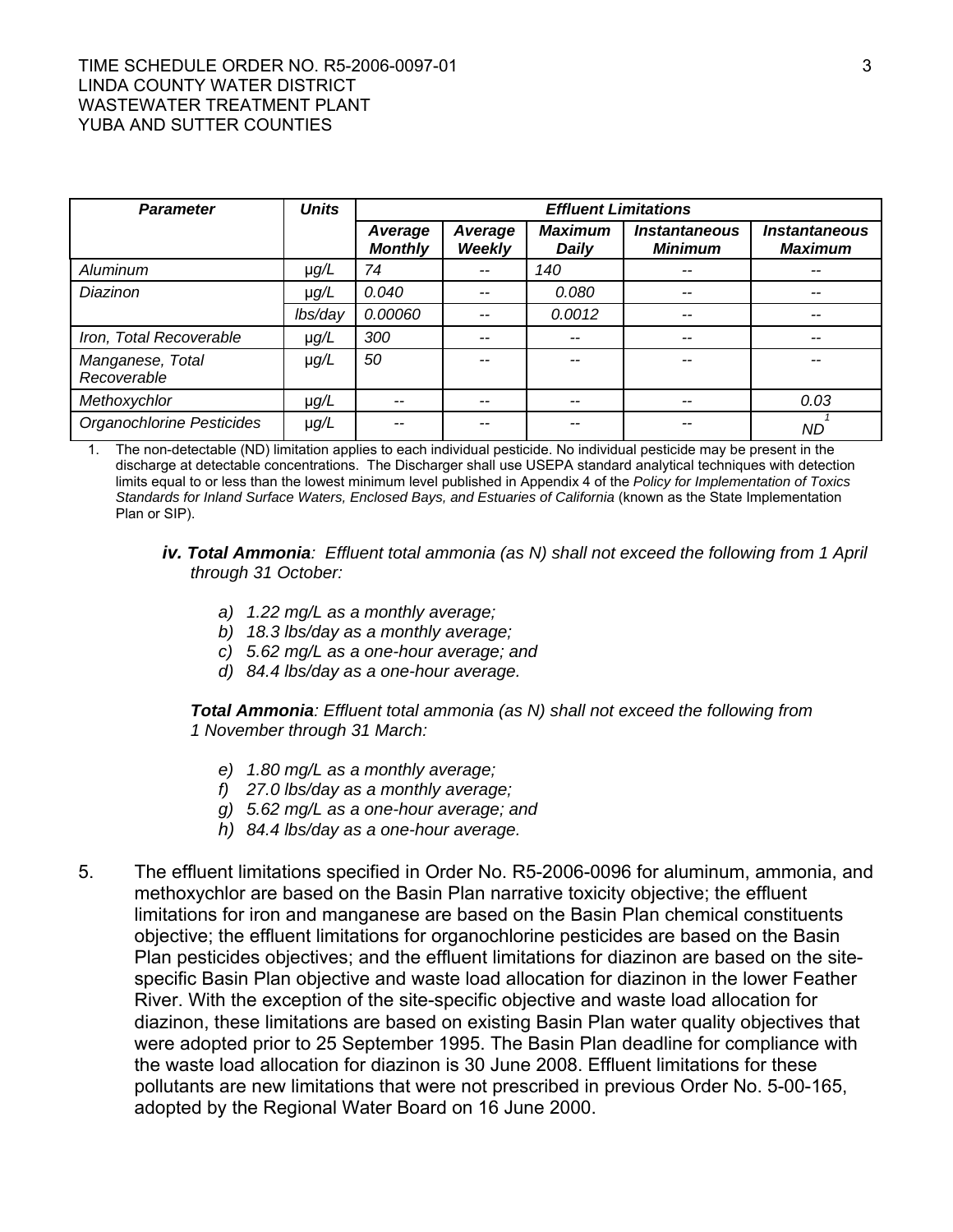- 6. The effluent limitations specified in Order No. R5-2006-0096 for bis (2-ethylhexyl) phthalate, chromium VI, copper, cyanide, dibenzo (a,h) anthracene, dichlorobromomethane, lead, tetrachloroethene, and zinc are based on the California Toxics Rule (CTR).
- 7. On 29 August 2008 the Discharger submitted a Pollution Prevention Plan (PPP) for the parameters listed in Time Schedule Order No. R5-2006-0097; aluminum, ammonia, diazinon, iron, manganese, methoxychlor, and organochlorine pesticides as required in WDRs Order No. R5-2006-0096. A PPP was not required in the WDRs for bis (2-ethylhexyl) phthalate, chromium VI, copper, cyanide, dibenzo (a,h) anthracene, dichlorobromomethane, lead, tetrachloroethene, and zinc.

#### **NEED FOR TIME SCHEDULE ORDER (TSO) AND LEGAL BASIS**

- 8. The Discharger operates the Linda County Water District Wastewater Treatment Plant.
- 9. California Water Code (CWC) Section 13300 states: "*Whenever a regional board finds that a discharge of waste is taking place or threatening to take place that violates or will violate requirements prescribed by the regional board, or the state board, or that the waste collection, treatment, or disposal facilities of a discharger are approaching capacity, the board may require the discharger to submit for approval of the board, with such modifications as it may deem necessary, a detailed time schedule of specific actions the discharger shall take in order to correct or prevent a violation of requirements*."
- 10. Federal regulations, 40 CFR Part 122.44 (d)(1)(i), require that NPDES permit effluent limitations must control all pollutants which are or may be discharged at a level which will cause or have the reasonable potential to cause or contribute to an in-stream excursion above any State water quality standard, including any narrative criteria for water quality. Beneficial uses, together with their corresponding water quality objectives or promulgated water quality criteria, can be defined per federal regulations as water quality standards.
- 11. In accordance with CWC Section 13385(j)(3), the Regional Water Board finds that, based upon results of effluent monitoring, the Discharger is not able to consistently comply with the effluent limitations for aluminum, ammonia, diazinon, iron, manganese, methoxychlor, and organochlorine pesticides, nor with effluent limitations for bis (2-ethylhexyl) phthalate, chromium VI, copper, cyanide, dibenzo (a,h) anthracene, dichlorobromomethane, lead, and zinc. These limitations are new requirements that become applicable to the Order after the effective date of adoption of the waste discharge requirements, and after 1 July 2000, for which new or modified control measures are necessary in order to comply with the limitation, and the new or modified control measures cannot be designed, installed, and put into operation within 30 calendar days.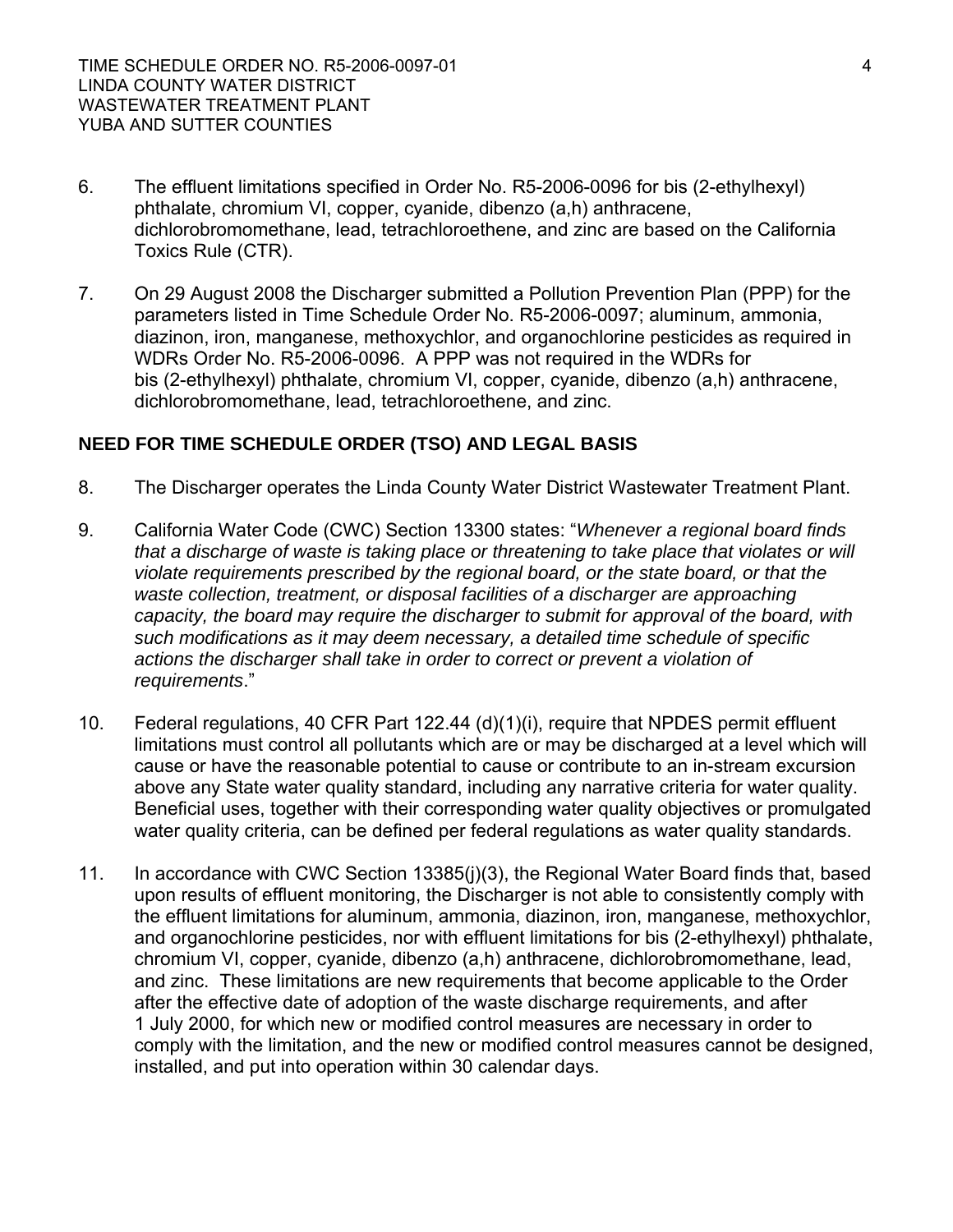- 12. Immediate compliance with these new effluent limitations for aluminum, ammonia, diazinon, iron, manganese, methoxychlor, and organochlorine pesticides and for bis (2-ethylhexyl) phthalate, chromium VI, copper, cyanide, dibenzo (a,h) anthracene, dichlorobromomethane, lead, and zinc is not possible or practicable. The Clean Water Act and the California Water Code authorize time schedules for achieving compliance as soon as possible, up to a maximum duration of five (5) years, which is the maximum term of any NPDES permit. Enforcement orders such as Time Schedule Orders and Cease and Desist Orders may contain compliance schedules that extend beyond 5 years from the date of NPDES permit adoption.
- 13. Facilities can be built to correct the violations that would otherwise be subject to mandatory penalties under CWC Section 13385(h) and (i). The Discharger can take reasonable measures to achieve compliance within five (5) years. This Order provides a time schedule for the Discharger to develop, submit, and implement methods to achieve compliance or to construct necessary treatment facilities to meet these new effluent limitations.
- 14. The *Policy for Implementation of Toxics Standards for Inland Surface Waters, Enclosed Bays, and Estuaries of California* (SIP) requires compliance with California Toxics Rule (CTR) criteria no later than 18 May 2010. Organochlorine pesticides in the effluent (alpha BHC, aldrin, beta endosulfan, beta BHC, heptachlor, and lindane) have a reasonable potential to exceed CTR criteria. Compliance with the Basin Plan objective of no detectable organochlorine pesticides will result in compliance with the CTR. The SIP includes a compliance date of 18 May 2010 for CTR constituents; therefore this Order requires full compliance with the organochlorine pesticides objective and effluent limitation by 18 May 2010.
- 15. The Discharger has proposed to upgrade the WWTP to comply with the compliance dates in this Order.
- 16. Since the time schedule for completion of action necessary to achieve full compliance and bring the waste discharge into compliance exceeds one year, interim requirements and dates for their achievement are included in this Order. This Order includes interim, performance-based effluent limitations although the Discharger cannot identify and control the sources of aluminum, ammonia, diazinon, iron, manganese, methoxychlor, and organochlorine pesticides in the wastewater until implementation of the final compliance project. These interim effluent limitations consist of a maximum daily effluent concentration derived using effluent sample data summarized below and applying the statistical methodologies for estimating maximum concentrations identified in Chapter 3 of U.S. EPA's *Technical Support Document for Water Quality-based Toxics Control*  (TSD). Derivation of these interim limitations is summarized below: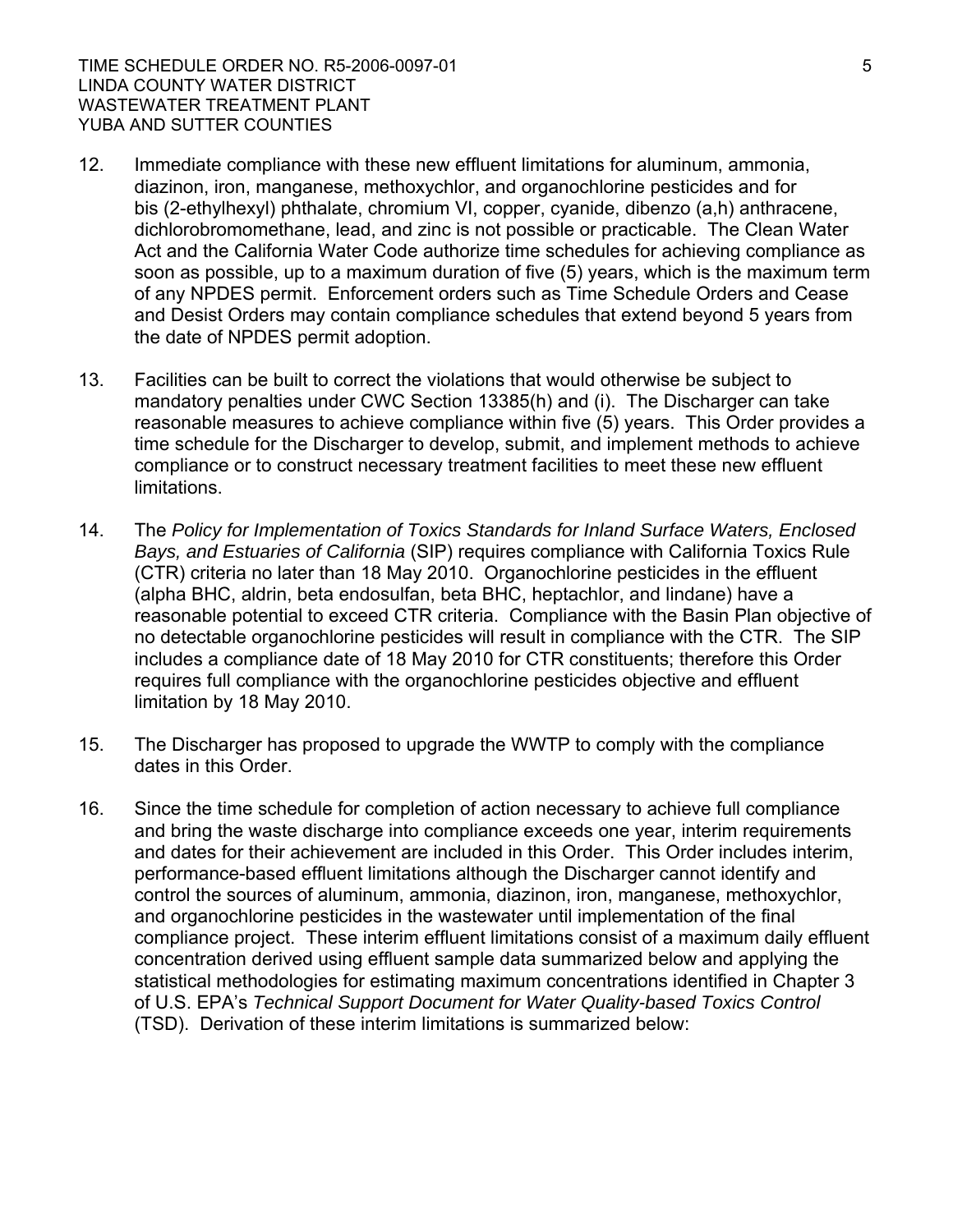#### TIME SCHEDULE ORDER NO. R5-2006-0097-01 6 LINDA COUNTY WATER DISTRICT WASTEWATER TREATMENT PLANT YUBA AND SUTTER COUNTIES

|                                                          | <b>Aluminum</b><br>$(\mu g/L)$ | Ammonia | <b>Diazinon</b><br>$(\mu g/L)$ | <b>Iron</b><br>(µg/L) | <b>Manganese</b><br>$(\mu g/L)$ | <b>Methoxychlor</b><br>$(\mu g/L)$ | Organochlorine                   |
|----------------------------------------------------------|--------------------------------|---------|--------------------------------|-----------------------|---------------------------------|------------------------------------|----------------------------------|
|                                                          |                                | (mg/L)  |                                |                       |                                 |                                    | <b>Pesticides</b><br>$(\mu g/L)$ |
| Number of<br><b>Observations</b>                         | 12                             | 33      | $\overline{4}$                 | 15                    | 13                              | 6                                  | $6-8$                            |
| <b>Maximum</b><br>Concentration                          | 470                            | 27.2    | 0.36                           | 275                   | 3,200                           | 0.093                              | ND-0.094                         |
| Coefficient of<br>Variation                              | 0.495                          | 0.475   | 0.600                          | 0.319                 | 2.82                            | 2.29                               | 0.600                            |
| Multiplier                                               | 2.4                            | 1.7     | 4.7                            | 1.7                   | 14                              | 3.8                                | $3.3 - 3.8$                      |
| Projected<br>Maximum<br><b>Effluent</b><br>Concentration | 1,120                          | 46.78   | 1.7                            | 466                   | 45,768                          | 0.355                              | 0.729                            |

1. Used individual, detected organochlorine pesticides and summed projected maximum effluent concentrations for each.

2. A default CV of 0.6 was used where the number of observations was less than 10.

3. The multiplying factor (for 99% confidence level and 99% probability basis) is dependent on the coefficient of variation (CV) and number of reported effluent results (From Table 3-1 of the U.S. EPA's *Technical Support Document for Water Qualitybased Toxics Control*).

4. The projected Maximum Effluent Concentration is determined by multiplying the maximum detected concentration by a factor that accounts for statistical variation.

- 17. This time schedule does not exceed five years. Actions can be taken to correct the violations that would otherwise be subject to mandatory penalties under CWC Section 13385(h) and (i), and the Discharger can take reasonable measures to achieve compliance within five (5) years from the date the waste discharge requirements were required to be reviewed pursuant to CWC Section 13380.
- 18. The SIP requires compliance with CTR criteria no later than 18 May 2010. The CTR constituents Bis (2-ethylhexyl) phthalate, chromium VI, copper, cyanide, dibenzo (a,h) anthracene, dichlorobromomethane, lead, and zinc in the effluent have a reasonable potential to exceed CTR criteria. The SIP includes a compliance date of 18 May 2010 for CTR constituents. Because the treatment plant improvements and expansion have not been completed, compliance with the new effluent limitations for bis (2-ethylhexyl) phthalate, chromium VI, copper, cyanide, dibenzo (a,h) anthracene, dichlorobromomethane, lead, and zinc is not possible by 18 May 2010.
- 19. Since the time schedule for completion of action necessary to achieve full compliance and bring the waste discharge into compliance exceeds one year, interim requirements and dates for their achievement are included in this Order. This Order includes interim, performance-based effluent limitations although the Discharger cannot identify and control the sources of bis (2-ethylhexyl) phthalate, chromium VI, copper, cyanide, dibenzo (a,h) anthracene, dichlorobromomethane, lead, and zinc. This order also contains requirements for development and implementation of a PPP for bis (2-ethylhexyl) phthalate, chromium VI, copper, cyanide, dibenzo (a,h) anthracene, dichlorobromomethane, lead, and zinc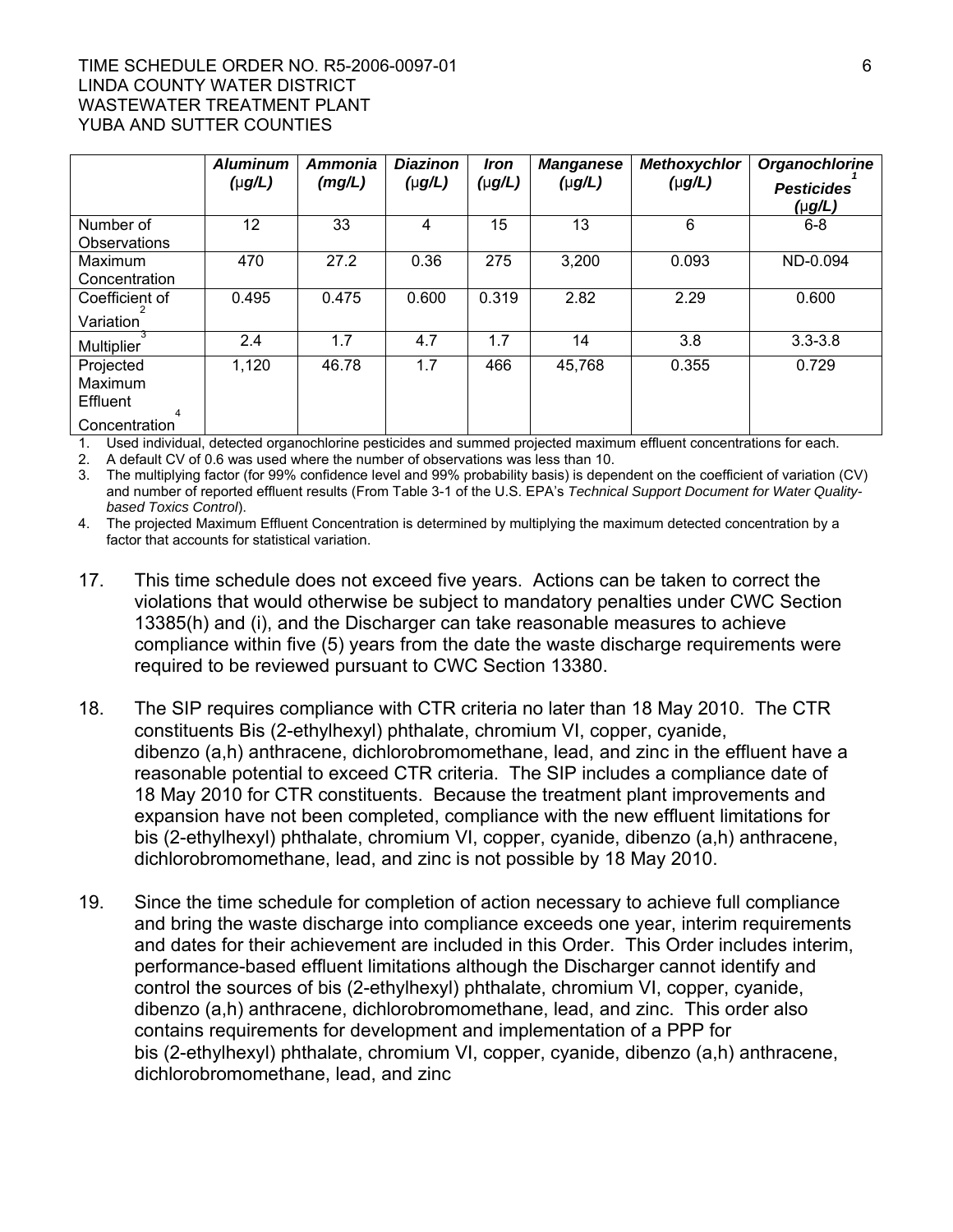- 20. Analytical information collected to date for bis (2-ethylhexyl) phthalate, copper, cyanide, lead, and zinc indicate concentrations exceed the final effluent limitations but comply with the interim limitations in WDR Order No. R5-2006-0096 shown in Finding No. 3 of this **Order**
- 21. Analytical data to date for chromium VI, dibenzo(a,h)anthracene, and dichlorobromomethane, indicate that concentrations exceed both the final and the interim effluent limitations. Therefore, new performance based interim effluent limitations have been calculated by multiplying 3.11 times the MEC for each constituent. The MEC for chromium VI is 7.6 ug/L, the MEC for dibenzo(a,h)anthracene is 3.7 ug/L, and the MEC for dichlorobromomethane is 1.6 ug/L. The resulting performance-based interim effluent limitations are shown in the table below

|                        |       | <b>Interim Effluent Limitations</b> |         |                |                      |                      |
|------------------------|-------|-------------------------------------|---------|----------------|----------------------|----------------------|
| <b>Parameter</b>       | Units | Average                             | Average | <b>Maximum</b> | <b>Instantaneous</b> | <b>Instantaneous</b> |
|                        |       | <b>Monthly</b>                      | Weekly  | <b>Daily</b>   | <b>Minimum</b>       | <b>Maximum</b>       |
| Chromium VI            | ug/L  | 23.6                                | $-$     | $-$            | $- -$                | $- -$                |
| Dibenzo(a,h)anthracene | ug/L  | 11.5                                | $-$     | $-$            | $- -$                | $- -$                |
| Dichlorobromomethane   | ug/L  | 5.0                                 | $-$     | $\overline{a}$ | $- -$                | $- -$                |

22. CWC Section 13385(j)(3) requires the Discharger to prepare and implement a pollution prevention plan pursuant to Section 13263.3 of the California Water Code. A pollution prevention plan addresses only those constituents that can be effectively reduced by source control measures.

# **MANDATORY MINIMUM PENALTIES**

- 23. The CWC Section 13385(h) and (i) require the Regional Water Board to impose mandatory minimum penalties (MMPs) upon dischargers that violate certain effluent limitations. CWC Section 13385(j) exempts certain violations from the mandatory minimum penalties. CWC Section 13385(j)(3) exempts the discharge from mandatory minimum penalties "*where the waste discharge is in compliance with either a cease and desist order issued pursuant to Section 13301 or a time schedule order issued pursuant to Section 13300, if all the [specified] requirements are met.*…*For the purposes of this subdivision, the time schedule may not exceed five years in length…*"
- 24. By statute, a Cease and Desist Order or Time Schedule Order may provide protection from MMPs for no more than five years. Compliance with this TSO exempts the Discharger from mandatory penalties for violations of Interim Effluent Limitations – Discharge Point EFF-002 IV.A.2 contained in Order No. R5-2006-0096 for aluminum, ammonia, diazinon, iron, manganese, methoxychlor, and organochlorine pesticides from 22 September 2006 until 21 September 2011; and bis (2-ethylhexyl phthalate, chromium VI, copper, cyanide, dibenzo (a,h) anthracene, dichlorobromomethane, lead, and zinc from 29 June 2010 until 21 September 2011, in accordance with CWC Section 13385(j)(3).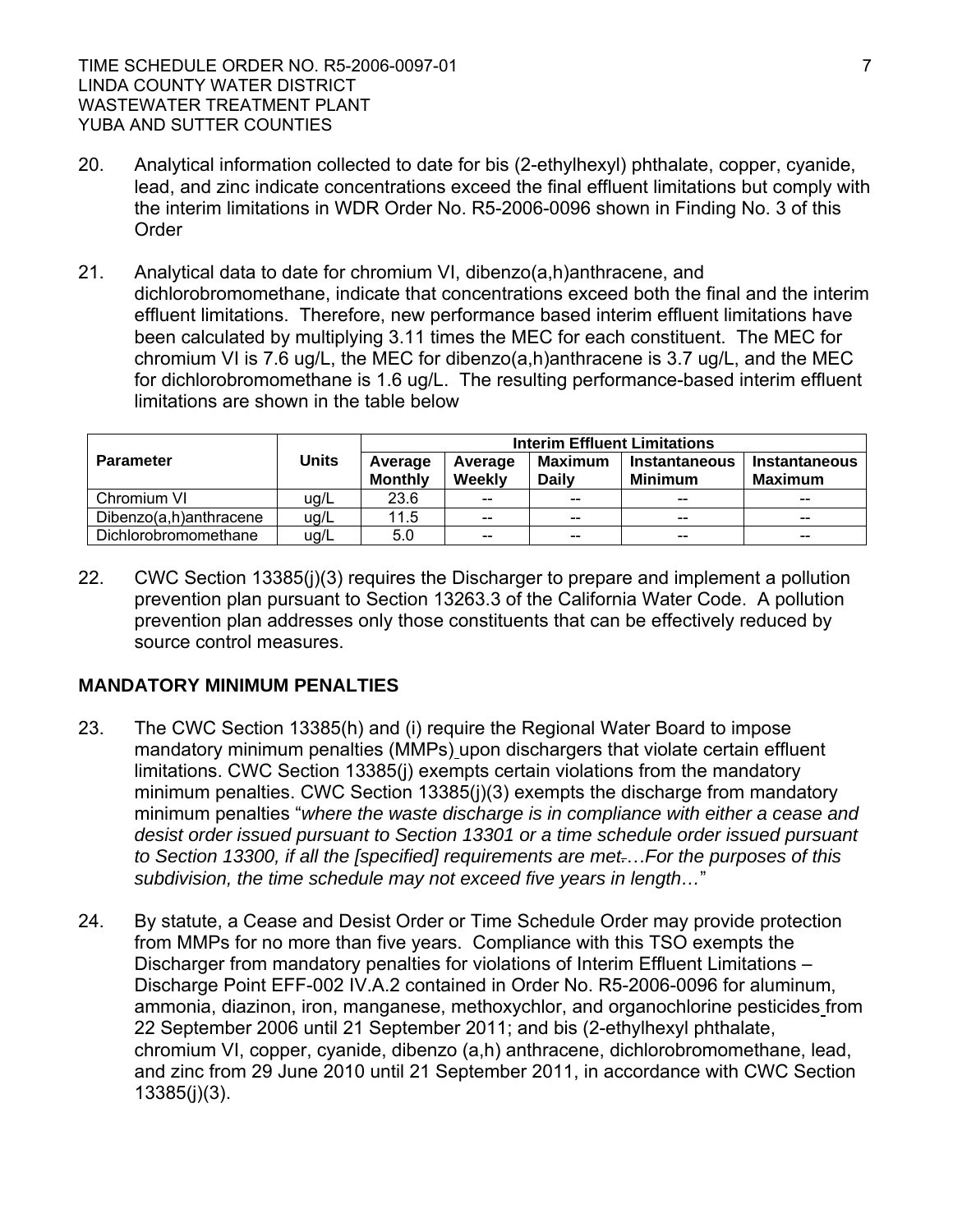# **OTHER REGULATORY REQUIREMENTS**

- 25. On 22 September 2006, in Rancho Cordova, California, after due notice to the Discharger and all other affected persons, the Regional Water Board conducted a public hearing at which evidence was received to consider a Time Schedule Order under California Water Code Section 13300 to establish a time schedule to achieve compliance with waste discharge requirements.
- 26. Issuance of this Order is exempt from the provisions of the California Environmental Quality Act (Public Resources Code Section 21000, *et seq*.), in accordance with California Water Code Section 15321 (a)(2), Title 14, of the California Code of Regulations.
- 27. Any person adversely affected by this action of the Board may petition the State Water Resources Control Board to review this action. The petition must be received by the State Water Resources Control Board, Office of the Chief Counsel, P.O. Box 100, Sacramento, CA 95812-0100, within 30 days of the date on which this action was taken. Copies of the law and regulations applicable to filing petitions will be provided on request.

# **IT IS HEREBY ORDERED THAT:**

1. Pursuant to California Water Code Section 13300, the Linda County Water District shall comply with the following time schedule to ensure compliance with the aluminum, ammonia, diazinon, iron, manganese, methoxychlor, and organochlorine pesticides effluent limitations contained in WDRs Order No. R5 2006-0096 as described in the above Findings:

| Task                                                                  | <b>Compliance Date</b>            |
|-----------------------------------------------------------------------|-----------------------------------|
| Progress Report/Implementation Schedule                               | 1 November 2006                   |
| Submit Pollution Prevention Plan                                      | 1 January 2007                    |
| Progress Reports                                                      | 1 January and 1 July of each year |
| Achieve Compliance with Organochlorine Pesticides Effluent Limitation | 18 May 2010                       |
| Achieve Full Compliance                                               | 21 September 2011                 |

1. The Pollution Prevention Plan shall be prepared for all constituents listed above and shall meet the requirements specified in California Water Code Section 13263.

- 2. The progress reports shall detail what steps have been implemented towards achieving compliance with waste discharge requirements, including construction progress, evaluate the effectiveness of the implemented measures and assess whether additional measures are necessary to meet the time schedule.
- 2. Discharge from the Linda County Water District WWTP at Discharge Point EFF-002 shall not exceed the following interim, performance-based effluent limitations: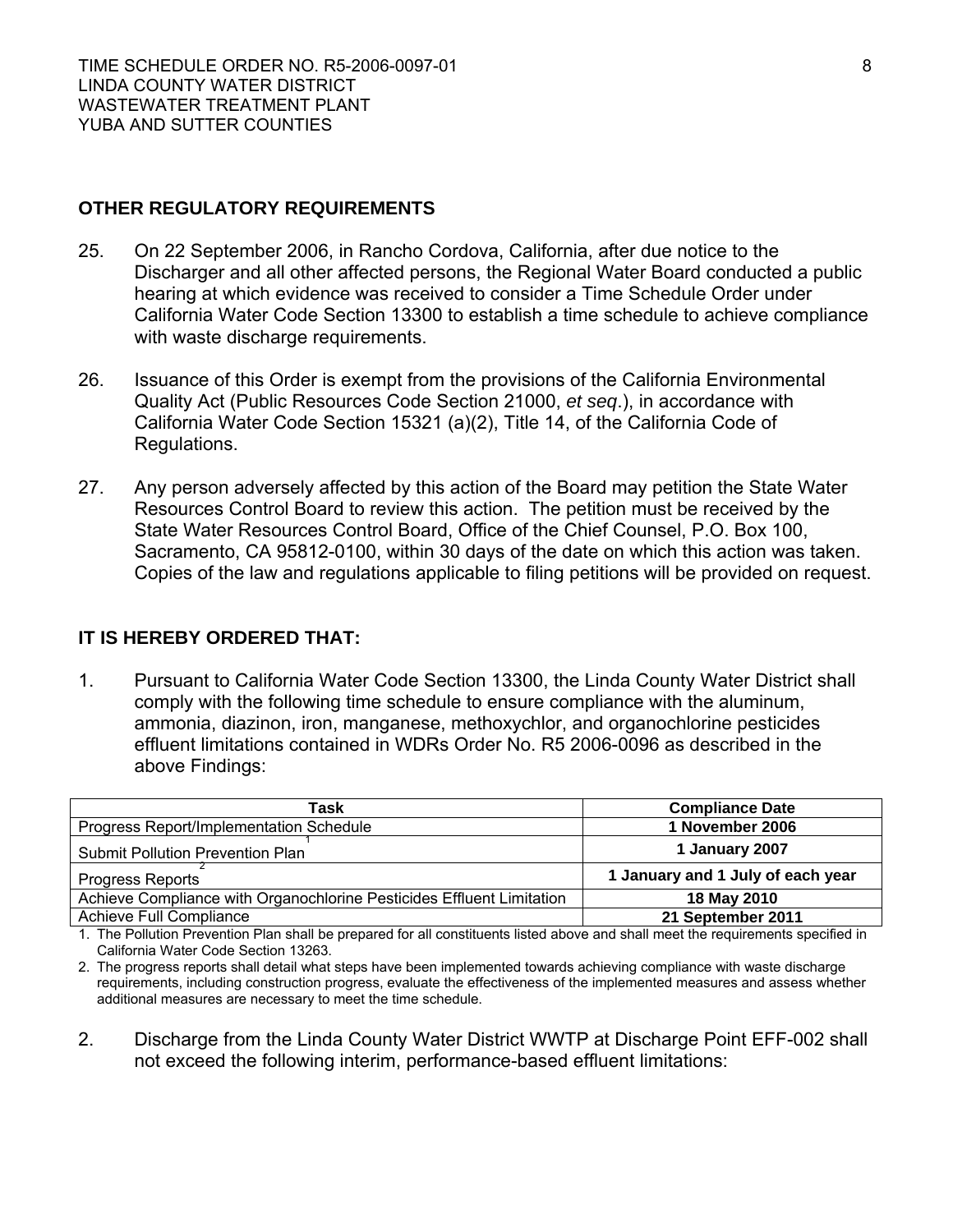#### TIME SCHEDULE ORDER NO. R5-2006-0097-01 9 LINDA COUNTY WATER DISTRICT WASTEWATER TREATMENT PLANT YUBA AND SUTTER COUNTIES

| <b>Constituent</b>               | <b>Units</b> | <b>Average Monthly Effluent Limitation</b> |
|----------------------------------|--------------|--------------------------------------------|
| Aluminum, Total Recoverable      | $\mu$ g/L    | 1,100                                      |
| Ammonia (as N)                   | mg/L         | 46.8                                       |
|                                  | lbs/day      | 703                                        |
| Diazinon                         | $\mu$ g/L    | 1.7                                        |
|                                  | lbs/day      | 0.026                                      |
| Iron, Total Recoverable          | µg/L         | 470                                        |
| Manganese, Total Recoverable     | $\mu$ g/L    | 46,000                                     |
| Methoxychlor                     | $\mu$ g/L    | 0.36                                       |
| <b>Organochlorine Pesticides</b> | µg/L         | 0.73                                       |

3. Pursuant to California Water Code Section 13300, the Linda County Water District shall comply with the following time schedule to ensure compliance with the bis (2-ethylhexyl) phthalate, chromium VI, copper, cyanide, dibenzo (a,h) anthracene, dichlorobromomethane, lead, and zinc effluent limitations contained in WDRs Order No. R5-2006-0096 as described in the above Findings:

| Task                                                                                                                                                                                            | <b>Compliance Date</b>            |
|-------------------------------------------------------------------------------------------------------------------------------------------------------------------------------------------------|-----------------------------------|
| Complete Construction of Facility upgrades and<br>expansion                                                                                                                                     | 21 September 2011                 |
| <b>Submit Pollution Prevention Plan</b>                                                                                                                                                         | <b>1 August 2010</b>              |
| Progress Reports                                                                                                                                                                                | 1 January and 1 July of each year |
| Achieve Full Compliance with Final Effluent Limitations<br>for bis (2-ethylhexyl) phthalate, chromium VI, copper,<br>cyanide, dibenzo (a,h) anthracene,<br>dichlorobromomethane, lead, and zinc | 21 September 2011                 |

1. The Pollution Prevention Plan shall be prepared for all constituents listed above and shall meet the requirements specified in California Water Code Section 13263.

2. The progress reports shall detail what steps have been implemented towards achieving compliance with waste discharge requirements, including construction progress, evaluate the effectiveness of the implemented measures and assess whether additional measures are necessary to meet the time schedule.

4. Discharge from the Linda County Water District WWTP at Discharge Point EFF-002 shall not exceed the following interim, performance-based effluent limitations:

| <b>Constituent</b>           | <b>Units</b> | <b>Average Monthly Effluent</b><br>Limitation | <b>Maximum Daily Effluent</b><br>Limitation |
|------------------------------|--------------|-----------------------------------------------|---------------------------------------------|
| Bis (2-ethylhexyl) phthalate | ug/L         | 84                                            | 190                                         |
|                              | lbs/day      | 1.3                                           | 2.9                                         |
| Copper,                      | ug/L         | 44                                            | 84                                          |
| <b>Total Recoverable</b>     | lbs/day      | 0.67                                          | 1.3                                         |
| Cyanide.                     | ug/L         | 97                                            | 200                                         |
| <b>Total Recoverable</b>     | lbs/day      | 1.5                                           | 2.9                                         |
| Lead,                        | ug/L         | 6.8                                           | 20                                          |
| <b>Total Recoverable</b>     | lbs/day      | 0.10                                          | 0.30                                        |
| Zinc,                        | ug/L         | 240                                           | 490                                         |
| <b>Total Recoverable</b>     | lbs/day      | 3.6                                           | 7.4                                         |
| Chromium VI                  | ug/L         | 23.6                                          | --                                          |
| Dibenzo(a,h)anthracene       | ug/L         | 11.5                                          | --                                          |
| Dichlorobromomethane         | ug/L         | 5.0                                           | --                                          |

1. Based on a design treatment capacity of 5.0 mgd.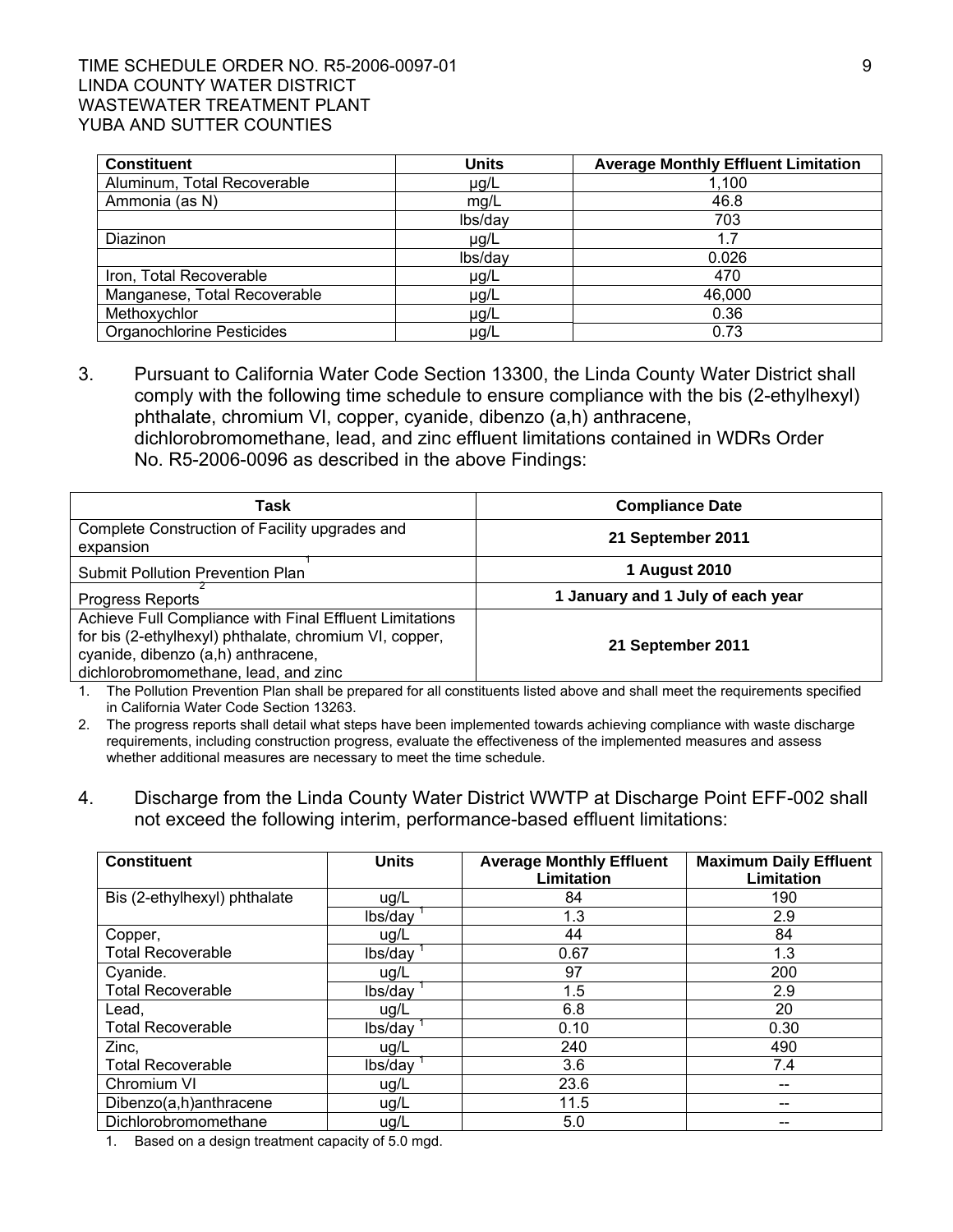5. If, in the opinion of the Executive Officer, the Discharger fails to comply with the provisions of this Order, the Executive Officer may apply to the Attorney General for judicial enforcement or issue a complaint for Administrative Civil Liability.

I, PAMELA C. CREEDON, Executive Officer, do hereby certify the foregoing is a full, true, and correct copy of an Order adopted by the California Regional Water Quality Control Board, Central Valley Region, on 22 September 2006, and amended on 29 June 2010.

*Original Signed by* 

**\_\_\_\_\_\_\_\_\_\_\_\_\_\_\_\_\_\_\_\_\_\_\_\_\_\_\_\_\_\_\_\_\_\_** PAMELA C. CREEDON, Executive Officer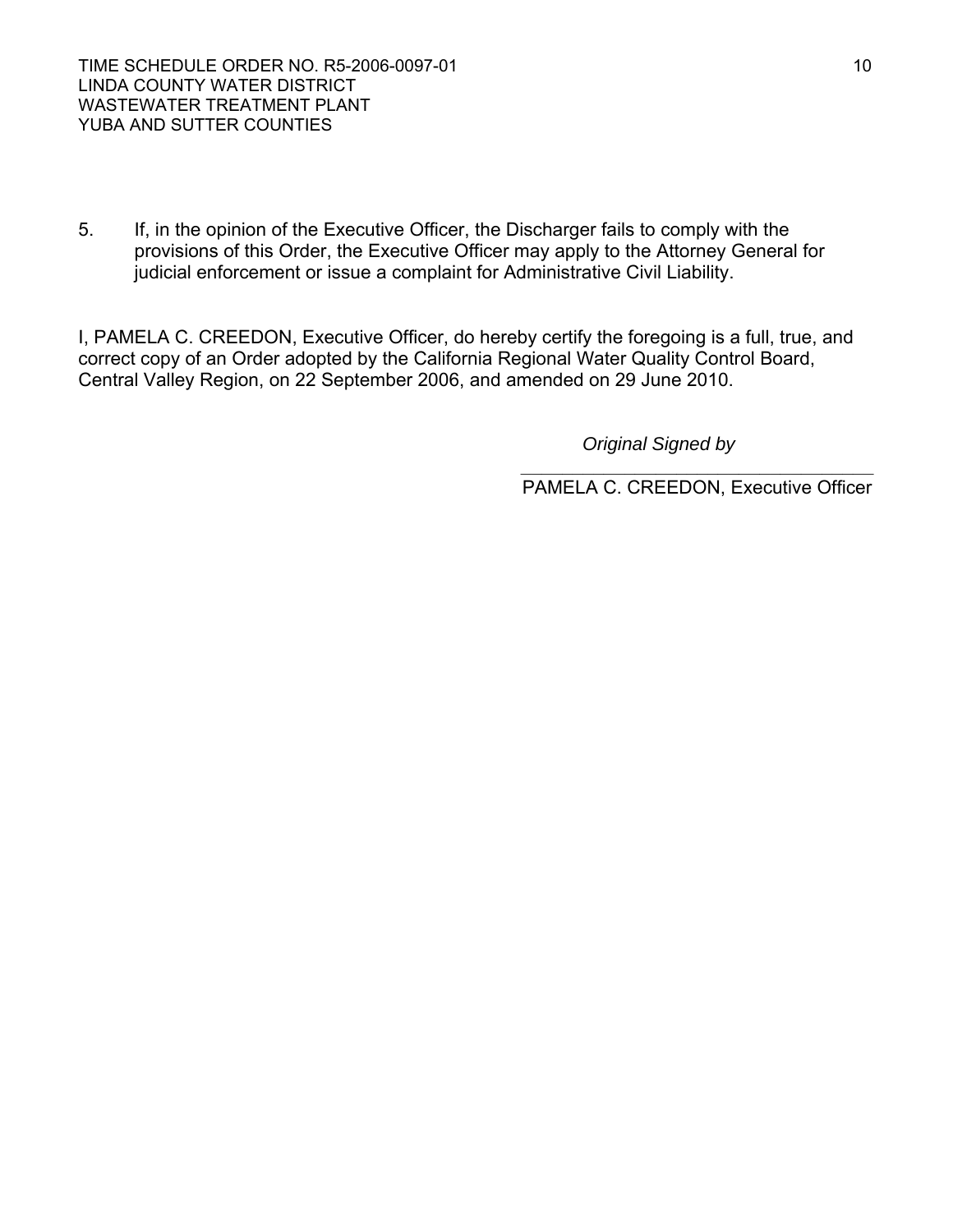

# **California Regional Water Quality Control Board Central Valley Region**

**Katherine Hart, Chair** 



11020 Sun Center Drive #200, Rancho Cordova, California 95670-6114 Phone (916) 464-3291 • FAX (916) 464-4645 http://www.waterboards.ca.gov/centralvalley

**Arnold Schwarzenegger** *Governor* 

16 July 2010

Mr. Douglas Lofton, Manager  $\Big|$   $\Big|$  CERTIFIED MAIL NO. Linda County Water District  $\begin{array}{|c|c|c|c|c|c|c|c|c|c|c|c|} \hline & 7009 & 1410 & 0002 & 1421 & 6150 \ \hline \end{array}$ 1280 Scales St. Marysville, CA 95901

| <b>Approved</b> |  |  |  |  |
|-----------------|--|--|--|--|
| Author          |  |  |  |  |
| Senior          |  |  |  |  |

Supervisor\_\_\_\_\_\_\_\_\_

# **NOTICE OF ISSUANCE ORDER NO. R5-2010-0906 AMENDING TIME SCHEDULE ORDER NO. R5-2006-0097 NPDES PERMIT NO. CA0079651 FOR LINDA COUNTY WATER DISTRICT WASTEWATER TREATMENT PLANT SUTTER AND YUBA COUNTIES**

Enclosed is Order No. R5-2010-0906 (Order) which amends Time Schedule Order (TSO) No. R5-2006-0097 (NPDES Permit No. CA0079651) for Linda County Water District Wastewater Treatment Plant, issued by the Executive Officer by delegated authority of the California Regional Water Quality Control Board, Central Valley Region, on 29 June 2010.

Please note that Attachment 1 of the Order shows the amendments to TSO No. R5-2006-0097 in underline/strikeout format. A copy of the amended TSO No. R5-2006-0097-01 is also enclosed for your convenience.

All compliance and enforcement questions should be directed to Spencer Joplin at (916) 464-4660 or at sjoplin@waterboards.ca.gov. All technical reports and monitoring reports should be submitted to Spencer Joplin.

If you have any questions regarding changes to your permitted operations or about the amended TSO, please contact Elizabeth Thayer at (916) 464-4671 or at ethayer@waterboards.ca.gov.

Cliff Raley, P.E. Senior Engineer

Enclosures: Order No. R5-2010-0906 w/Attachment 1 Amended Time Schedule Order No. R5-2006-0097-01

cc: Mr. Dave Smith, U.S. Environmental Protection Agency, Region IX, San Francisco Mr. Phil Isorena, State Water Resources Control Board, Sacramento

# *California Environmental Protection Agency*